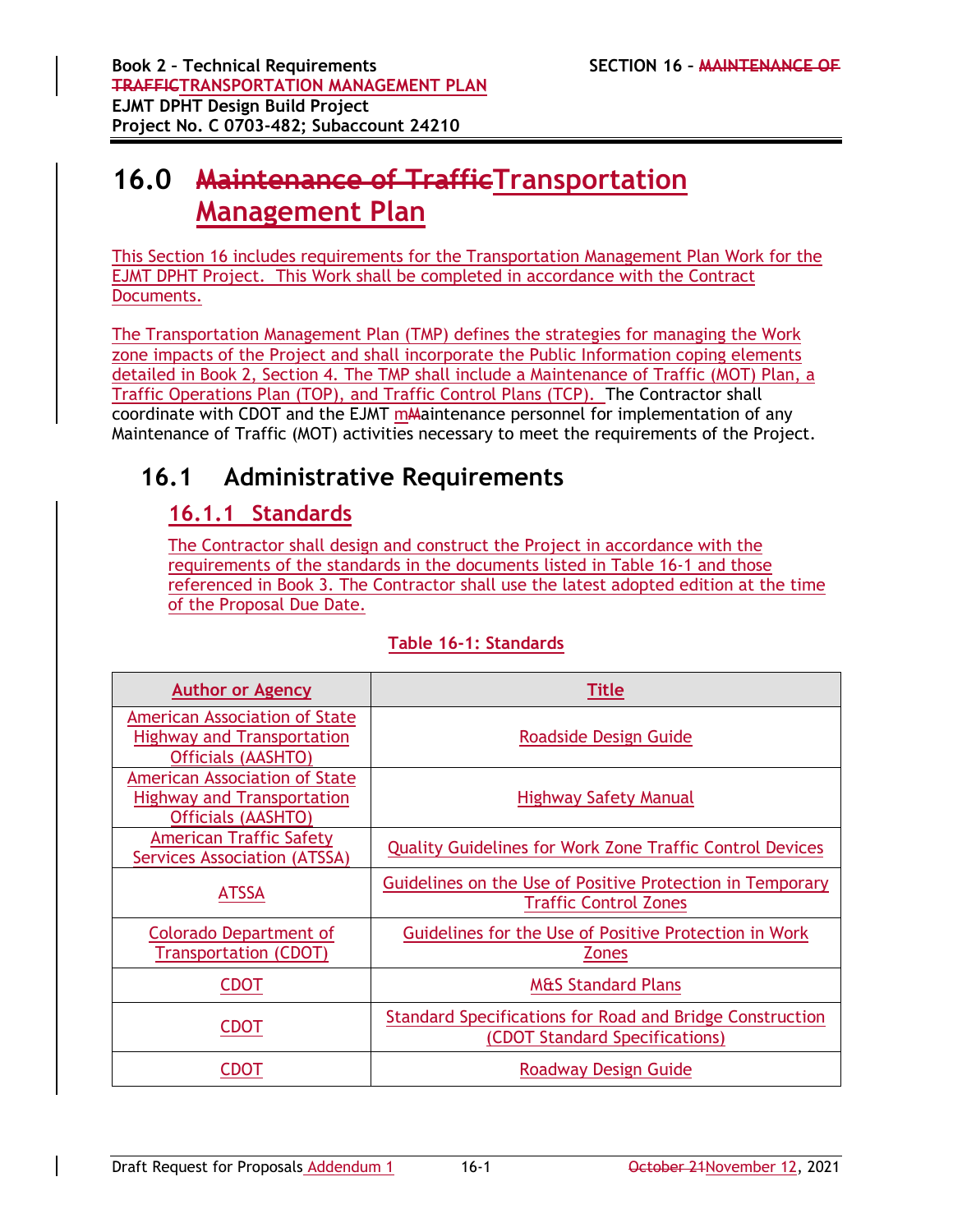#### **Book 2 – Technical Requirements SECTION 16 – MAINTENANCE OF TRAFFICTRANSPORTATION MANAGEMENT PLAN EJMT DPHT Design Build Project Project No. C 0703-482; Subaccount 24210**

| <b>Author or Agency</b>                                | <b>Title</b>                                                                                                                   |  |
|--------------------------------------------------------|--------------------------------------------------------------------------------------------------------------------------------|--|
| <b>CDOT</b>                                            | Guidelines for Developing Traffic Incident Management<br><b>Plans for Work Zones</b>                                           |  |
| CDOT                                                   | The Colorado Supplement to the Federal Manual on<br><b>Uniform Traffic Control Devices</b>                                     |  |
| <b>CDOT</b>                                            | Sign Design Manual                                                                                                             |  |
| CDOT                                                   | Work Zone Safety and Mobility Program:<br>http://www.cdot.gov/library/traffic/lane-close-work-<br>zone-safety/work-zone-safety |  |
| <b>CDOT</b>                                            | Work Zone Safety and Mobility Rule                                                                                             |  |
| CDOT                                                   | <b>Region 1 Lane Closure Strategy</b>                                                                                          |  |
| <b>Federal Highway</b><br><b>Administration (FHWA)</b> | Manual on Uniform Traffic Control Devices (MUTCD)                                                                              |  |
| <b>FHWA</b>                                            | <b>Standard Highway Signs (with supplements)</b>                                                                               |  |

# **16.2 Traffic OperationsTransportation Management Plan**

The Contractor shall prepare a TMP that defines the strategic plan for traffic management on the Project. The TMP shall address major aspects of the Work for individual construction areas, phases, and stages. The Contractor shall use the TMP as a planning and policy guide to develop and execute the project MOT program.

The TMP shall be submitted to CDOT for Acceptance prior to NTP2. No Work that impacts traffic shall commence until the TMP is Accepted by CDOT.

These major aspects shall include, but are not limited to:

- 1. An overview and description of the proposed construction, subdivided as applicable, into the following components:
	- A. Area: A specific grouping of Work along the Project defined by the Contractor that creates segments of the Project for the purpose of planning and executing the Work.
	- B. Phase: A specific sequence of the construction Work in an area during which a major traffic movement is undertaken (e.g., a detour) and left in place until the Work is complete and traffic is redirected to another location. This is the level for each specific Traffic Control Plan (TCP). In some cases, multiple TCPs may be necessary.
	- C. Stage: A subdivision of Work within a phase that combines similar components of Work to maintain efficiency. Sub-division below this level is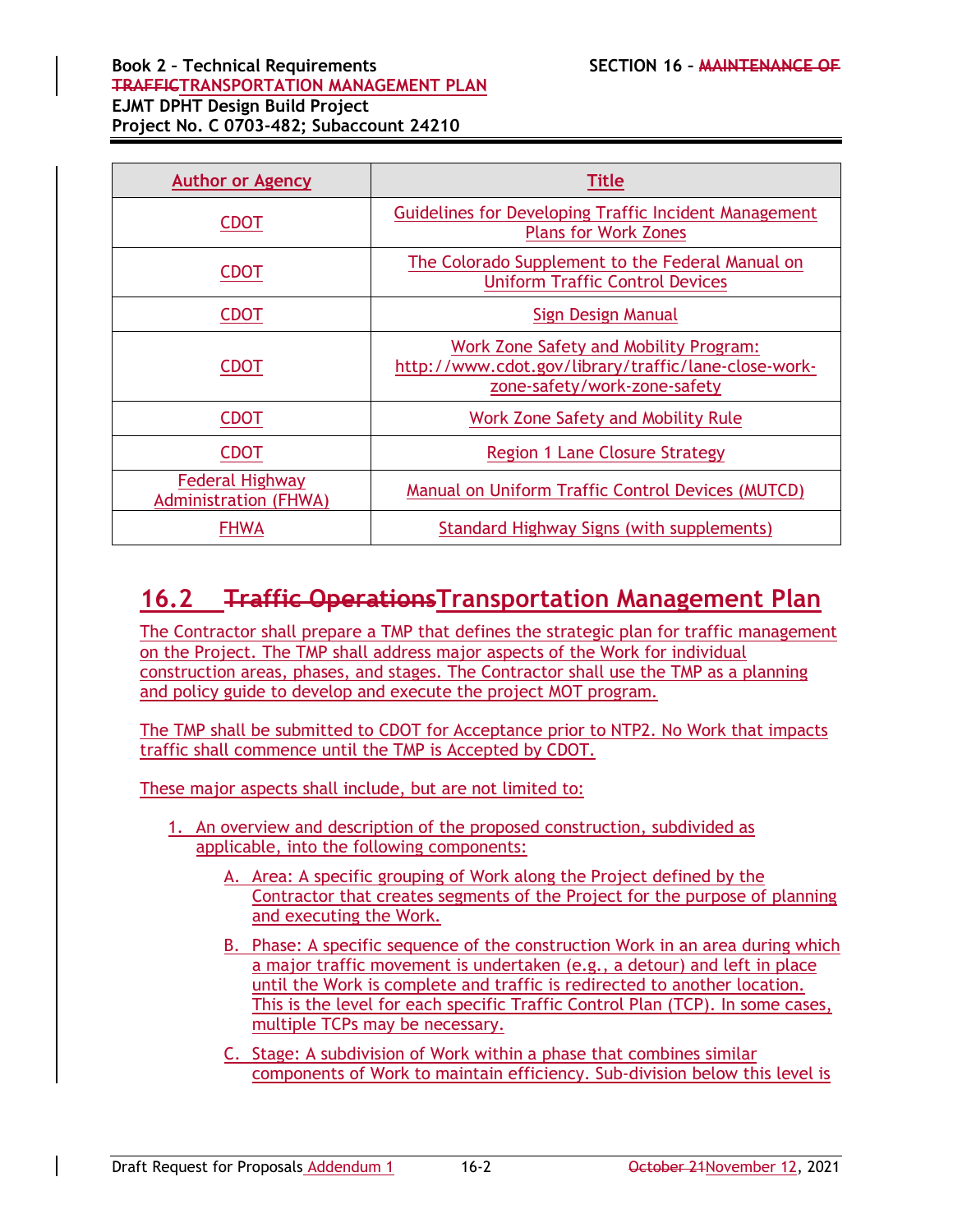at the Contractor's convenience. This is the level for individual (or sets) of Method of Handling Traffic (MHT) plans.

- 2. A detailed approach to the development of TCPs and MHTs on the Project. MHT plans shall be submitted to CDOT for Acceptance 5 Days prior to the implementation of each MHT.
- 3. A list of known or potential roadway, ramp, and lane closures, including the following information:
	- A. Description of traffic shift
	- B. Description of detour
		- a. Specific routes used.
		- b. Identification of detour limits to be used in each construction phase.
		- c. Contractors' identification and coordination with other construction projects, within the vicinity of the proposed detour route. The impact of these construction projects shall be incorporated into the detour route planning and scheduling.
	- C. Number of shifts expected

D. Duration of shifts and detours

- 4. An approach to the use of existing and temporary Variable Message Sign (VMS) boards and traffic signals, including coordination with CDOT, EJMT maintenance personnel, and the Contractor's representative.
- 5. The Contractor's plan for coordinating the TMP Activities with those Activities required under Book 2, Section 4.

6. Additional Elements:

- A. An approach to coordination and cooperation with construction being performed by other projects at EJMT and along I-70 to minimize simultaneous traffic closures or detours.
- B. An approach to coordination and cooperation with operations and maintenance activities being performed by EJMT maintenance personnel at EJMT.

### **16.2.1 Maintenance of Traffic Plan**

The following elements shall be considered part of the MOT plan and shall be addressed in the TMP.

### **16.1.1.116.2.1.1 Maintenance of TrafficTransportation Management Plan Task Force**

The Contractor shall establish an **MOT** TMP Task Force to assure proper coordination with affected agencies. The MOT TMP Task Force shall include, at a minimum, the Contractor's Public Information Coordinator, the Contractor's TCS, Contractor's Construction Manager, and CDOT (including and the EJMT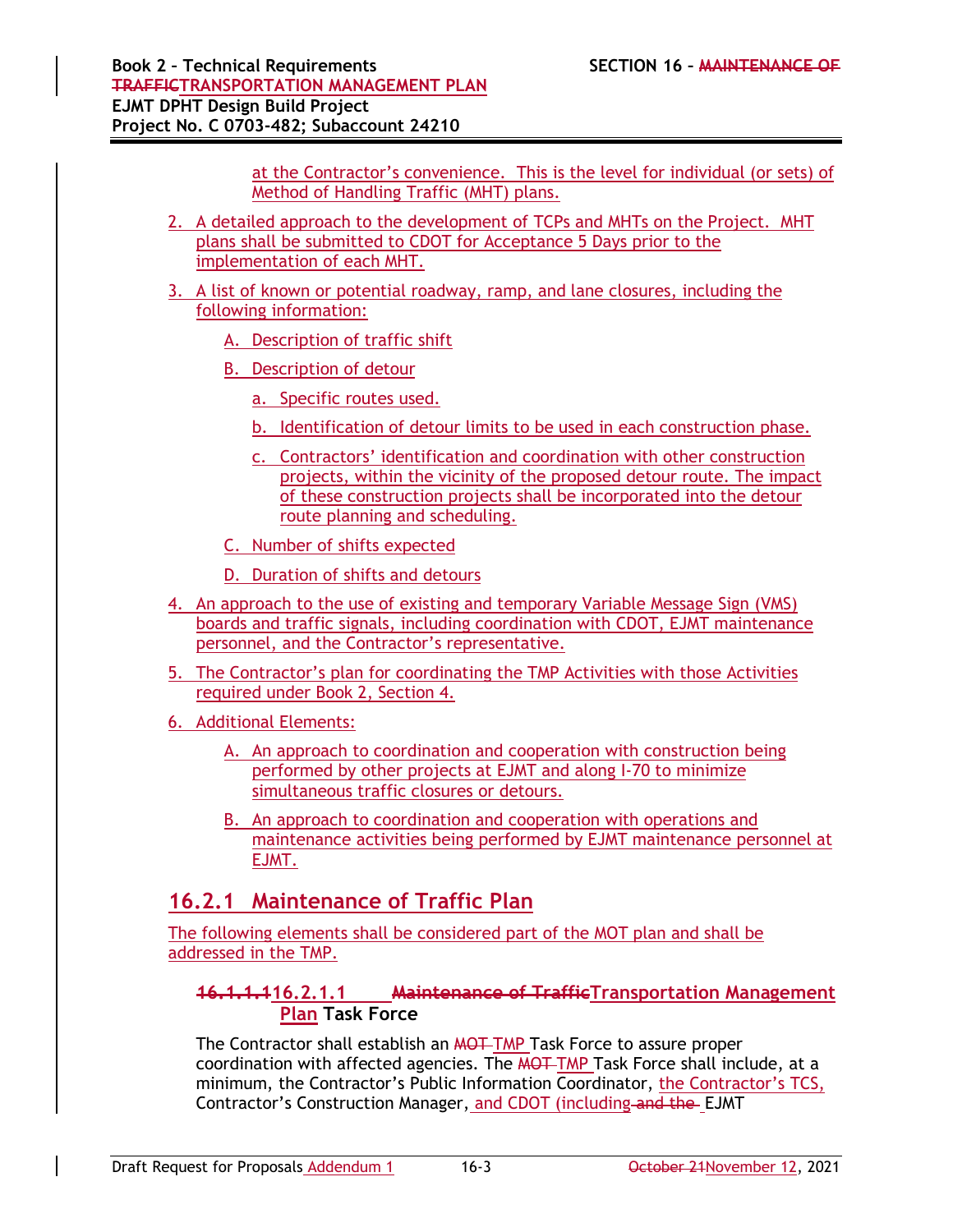main Maintenance staff personnel). The Design Build Project Manager or Construction Manager shall be designated as the main point of contact for the MHT's, MOT's, and traffic control related issues. The Contractor shall submit the proposed list of Task Force members to CDOT for Acceptance within 30 days after NTP1.

The TMP task force shall be included in the weekly status meetings as required in Book 2, Section 2 and shall be an integrated element of the Public Information Plan (PIP).

The Contractor shall schedule and conduct MOT TMP Task Force Meetings to present and discuss Contractor prepared narratives identifying processes and critical elements of all full closures and coordination activities. The MOT-TMP Task Force shall meet regularly during the active construction phase of the Project.

Within 14 days after Acceptance of the MOT TMP Task Force members, the Contractor shall convene a Traffic Management Plan (TMP) kick-off meeting. The meeting will be used to develop agreement upon the level of detail required for the TMP as identified in this Section.

#### **16.1.1.2 Traffic Management Plan**

The Contractor shall prepare a TMP that defines the strategic plan for traffic management on the Project. The TMP shall address major aspects of the Work for individual construction areas, phases, and stages. The Contractor shall use the TMP as a planning and policy guide to develop and execute the project MOT program. The TMP shall be submitted to CDOT for Acceptance at least 30 days prior to NTP2.

These major aspects shall include, but are not limited to:

- 1. An overview and description of the proposed construction, subdivided as applicable, into the following components:
	- A. Area: A specific grouping of Work along the Project defined by the Contractor that creates segments of the Project for the purpose of planning and executing the Work.
	- B. Phase: A specific sequence of the construction Work in an area during which a major traffic movement is undertaken (e.g., a detour) and left in place until the Work is complete and traffic is redirected to another location. This shall require development of a specific Traffic Control Plan (TCP). In some cases, multiple TCPs may be necessary.
	- C. Stage: A subdivision of Work within a phase that combines similar components of Work to maintain efficiency.
- 2. A detailed approach to the development of TCPs and Methods of Handling Traffic (MHTs) on the Project.
- 3. A list of known or potential roadway, ramp, and lane closures, including the following information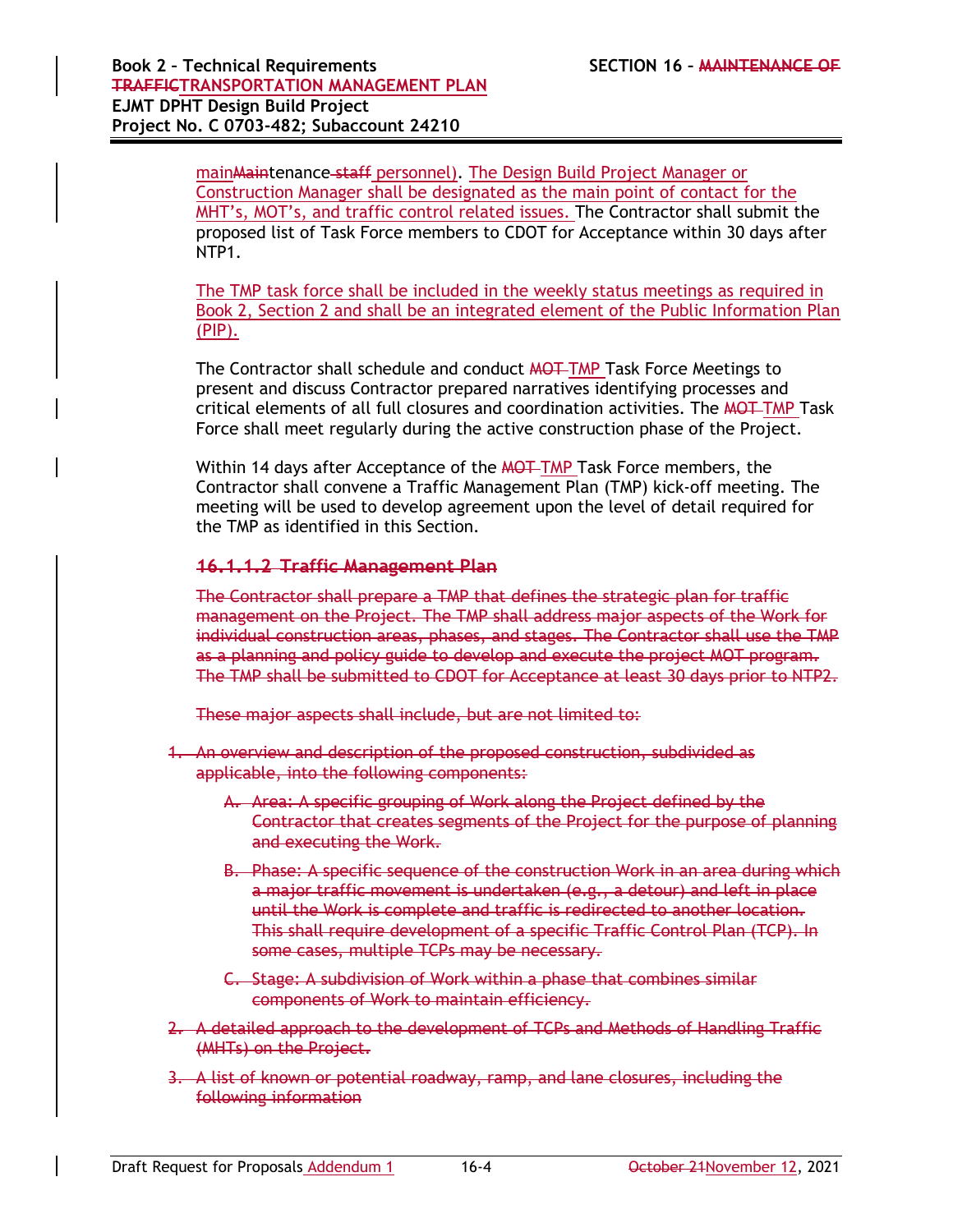- A. Description of traffic shift
- B. Description of detour
	- a. Identification of detour limits to be used in each construction phase.
	- b. Contractors' identification and coordination with other construction projects, within the vicinity of the proposed detour route. The impact of these construction projects shall be incorporated into the detour route planning and scheduling.
- C. Number of shifts expected
- D. Duration of shifts and detours

#### **16.1.1.3 Coordination with CDOT Traffic Management Center**

A. Routine requests for use of the CDOT Traffic Management Center (CTMC) Variable Message Sign (VMS) boards shall be submitted to CDOT by 10:30 a.m. on Thursday of the week prior to when the VMS boards will be needed (Monday through Sunday of the following week). Requests for routine use of the VMS will be reviewed by noon Friday of the same week of the submittal. The Contractor shall coordinate directly with the CTMC following review by CDOT.

For after-hours operations only, the Contractor shall coordinate directly with the CTMC. The CTMC is available to the Contractor to modify VMS messages 24 hours a day, 7 days a week.

#### **16.1.1.4 Coordination with EJMT Maintenance Staff**

The Contractor shall be responsible for coordination of required MOT and MHT activities with the EJMT Maintenance staff. The EJMT Maintenance staff will be the responsible party for implementing MHTs during the Project. Advance notice of one week shall be provided to the EJMT Maintenance staff for any Activities requiring roadway detours or closures necessary in the performance of the Work.

TCPs shall remain the responsibility of the Contractor.

### **16.1.1.516.2.1.2 Maintenance of Traffic Variance Process**

The Contractor may request an MOT variance for any closure, detour, or other restriction beyond the specified limits defined herein or the Region 1 Lane Closure Strategy Guide. Variance requests should be submitted when safety is a concern and/or other project goals and criteria can be maximized. The following information shall be included in each MOT variance request:

- 1. Summary of the variance request.
- 2. Justification for the variance request, including a list of the criteria that cannot be met and the reason(s) for not being able to meet the criteria.
- 3. Public notification methods and schedule.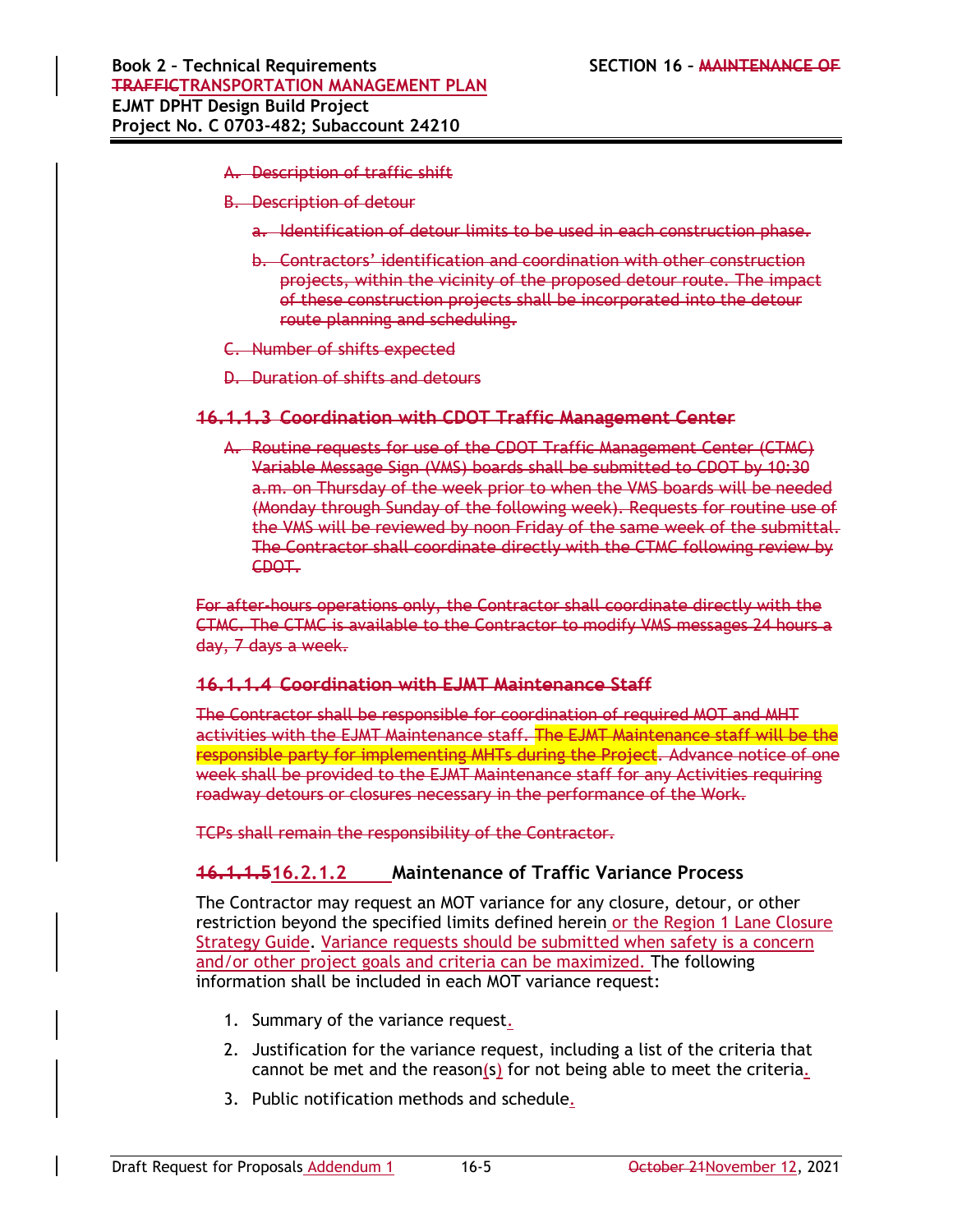- 4. List of affected emergency services and the schedule for notification.
- 5. List of affected agencies or private owners and the method(s) and schedule for notification.
- 6. Description of additional public information surveys to be performed, if required.
- 7. List of any potential safety hazards to which the public may be exposed.
- 8. Proposed revisions to the Accepted TCP or current MHT.
- 9. Proposed duration of closure, detour, or phasing change for which a variance is requested.
- 10. Estimated cost and schedule savings associated with the variance, if applicable.

The Contractor shall allow CDOT a minimum of 14 days for *FReview* and Approval of any MOT variance requests.

## **16.2.2 Traffic Operations Plan**

The TOP shall address the operations and management of the transportation system in the Work zone impact area. The TOP shall address the components described below.

### **16.2.2.1 Coordination with CDOT Traffic Management Center**

Public notices shall be provided through Variable Message Sign (VMS) boards located on the affected route in advance of the construction zone to warn motorists of major traffic shifts, detours, and road closures.

Routine requests for use/modification of the CDOT Traffic Management Center (CTMC) VMS boards shall be submitted in writing to CDOT by 10:30 a.m. on Thursday of the week prior to when the VMS boards will be needed (Monday through Sunday of the following week). Requests for routine use/modification of the VMS will be reviewed by noon Friday of the same week of the submittal. The Contractor shall coordinate with CDOT on any requests to CTMC and shall not contact CTMC directly without prior approval by CDOT.

The Contractor's written requests to CDOT for routine use/modification of the VMS boards shall include the following information:

- A. VMS message text and board location.
- B. Implementation dates, times, and duration of modifications.
- C. Reference TCP or MHT approval date.
- D. Name, title, and contact information of person requesting the modification.

The CTMC is available to the Contractor to modify VMS messages 24 hours a day, 7 days a week.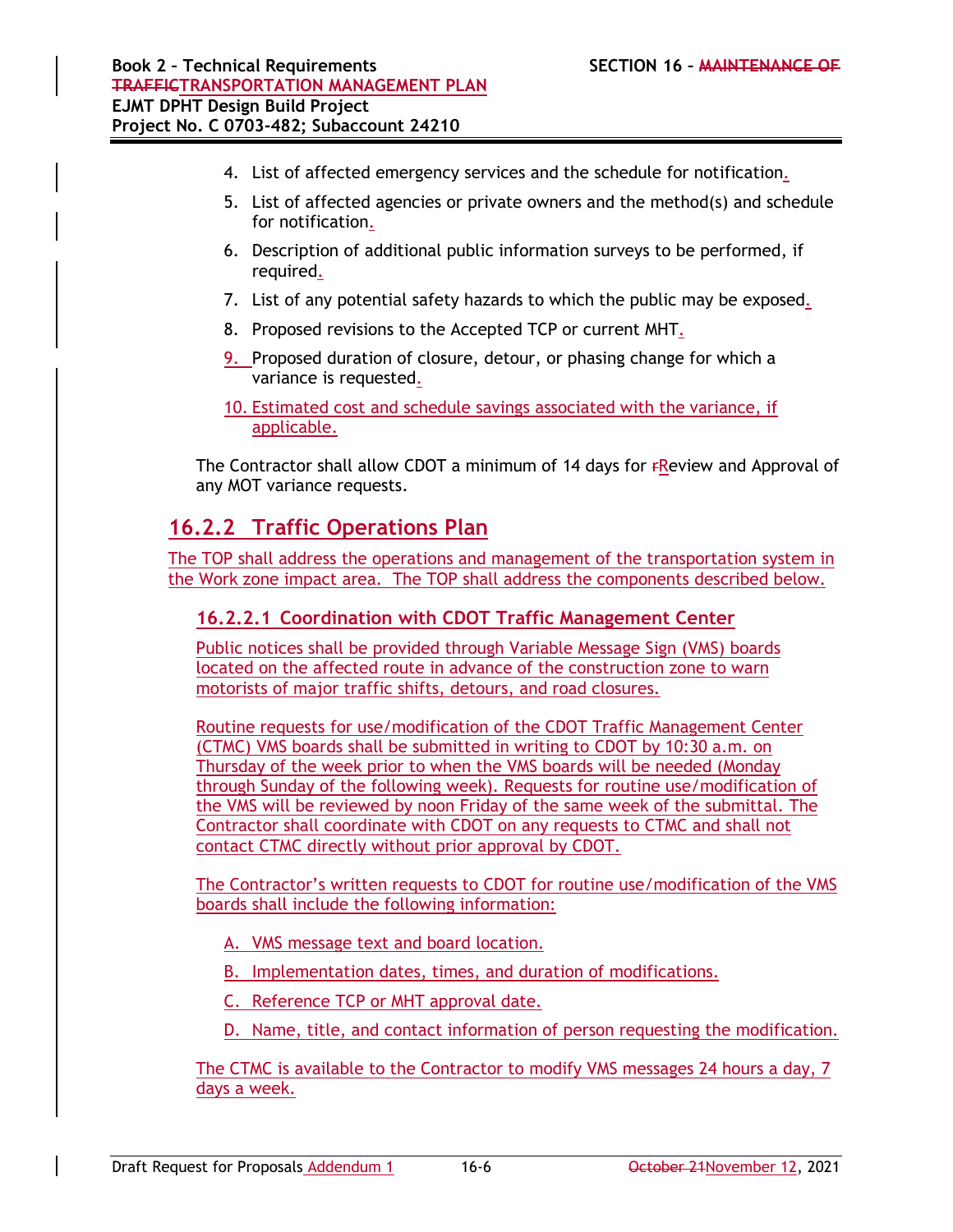The Contractor shall coordinate with CDOT and the CTMC for emergencies in accordance with the Accepted IMP.

#### **16.2.2.2 Coordination with EJMT Maintenance Personnel**

The Contractor shall be responsible for coordination of required MOT and MHT activities with the EJMT maintenance personnel. The Contractor shall also be responsible for coordinating responses to emergency situations with the EJMT maintenance personnel.

#### **16.2.2.3 Incident Management Plan (IMP)**

The Contractor shall develop a detailed IMP as a companion to the TOP to manage traffic incidents and emergency operations on the Project Site. This document shall be a supplement to the existing CDOT EJMT IMP. Emergency service providers (including EJMT maintenance personnel) shall be contacted and provided an access plan during construction to minimize delays and response times for emergency services.

The IMP shall comply with the CDOT Guidelines for Developing Traffic Incident Management Plans for Work Zones. At a minimum, the IMP shall include the following components:

- A. Coordination with the PIP, as described in Book 2, Section 4.
- B. Incident detection and identification.
- C. Incident response.
- D. Incident Site management.
- E. Incident clearance.
- F. Dissemination of traveler information regarding incidents.
- G. Emergency services notification, including local area police departments, the Colorado State Patrol, local area fire departments, ambulance services, CDOT EJMT maintenance personnel, and any other emergency response providers.
- H. Geographic and other special constraints.
- I. Available resources.
- J. Operational procedures.

The IMP shall be submitted to CDOT for Acceptance at least 30 Days prior to NTP2. No Work that impacts traffic shall commence until the IMP is Accepted by CDOT.

#### **16.2.2.4 Contractor Response Time**

The Contractor shall have at least 1 employee(s) on call 24 hours a day, 7 days a week via cell phone, who shall respond to an incident within 2 hours, 24 hours a day, 7 days a week. Upon arrival at the incident site, that employee shall work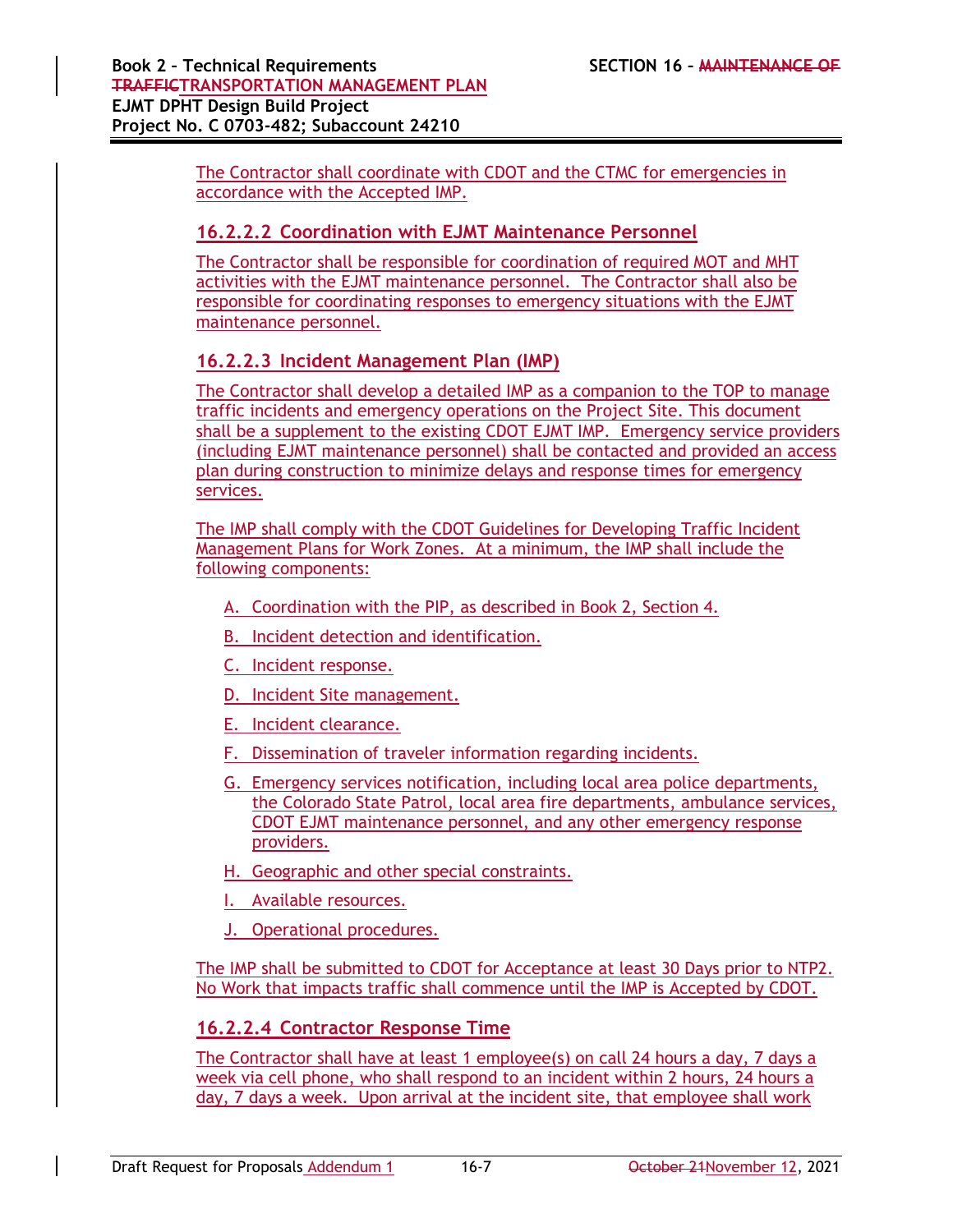with CDOT to assess the situation, shall be authorized to direct Work, and shall immediately notify the appropriate personnel to implement the IMP. Upon notification of the incident, the Contractor shall immediately undertake actions necessary to restore traffic operations to the maximum extent practicable.

# **16.216.3 Design Requirements**

The Contractor's Professional Engineer in responsible charge of the MOT design shall prepare or oversee, review, seal with a Colorado PE stamp and approve: and approve-field design changes that require a revision to a previously stamped and approved plan sheet;  $\frac{1}{2}$ Released for Construction Delocuments, and a TCP plans.

### **16.2.116.3.1 Traffic Control Plans**

The Contractor shall prepare a TCP to control traffic on the Project. The TCP shall conform to the requirements specified herein, the Standard Specifications, and the most current version of the MUTCD. The TCP shall generally describe all lane and shoulder configurations, including widths, traffic control signing, pavement markings, traffic control devices, temporary signalization, construction access, construction parking, emergency access, work areas, and pedestrian/bicycle requirements necessary for each construction phase.

The TCPs shall be submitted to CDOT for Acceptance 14 days prior to implementation of the particular TCP.

Any major revision to the TCP, as determined by CDOT, shall require submission of a new TCP for Acceptance.

### **16.3.2 Method of Handling Traffic**

The Contractor shall prepare MHT's in accordance with the Contract Documents. The MHT's shall be approved by the Contractor, the Contractor's Traffic Control Supervisor, and Accepted by CDOT prior to implementation.

### **16.3.3 Roadway Closure Restrictions**

The tunnel Contractor shall have maintain a minimum of two lanes of traffic in each direction at EJMT at all times with the following exceptions unless otherwise Approved by CDOT.:

Permitted Unless otherwise Approved by CDOT, any llane closures required at EJMT will be limited to what is allowedshall be in accordance with in the CDOT Region 1 Lane Closure Strategy – Fifth Edition.

Lane closure time frames are inclusive of lane closure set up and pick up time, and are subject to weather cancellation.

The Contractor may request Additionally, completefull tunnel closures to CDOT through the MOT variance process. Full tunnel closures, if Approved by CDOT,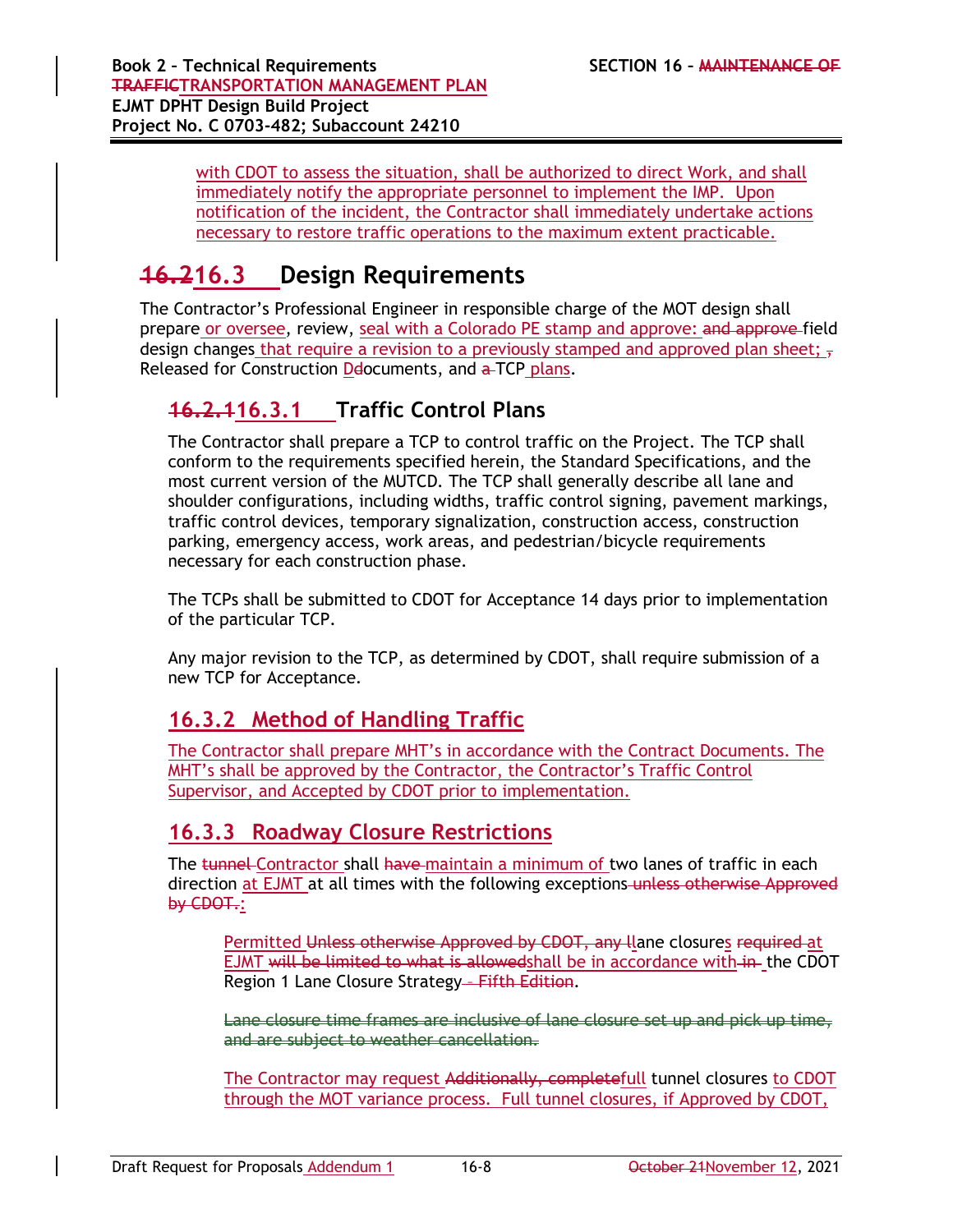shall only occur Sunday thru Thursday between the hours of 10:00 pm and 6:00 am, only occur in one tunnel direction at a time, and require 30 days advance notice to CDOT. CDOT, in its sole discretion, shall evaluate any full tunnel closure requestsmay only occur for a maximum of 20 minutes in any one hour during the working times for single lane closures, as described in this Section, subject to CDOT Approval. Full tunnel closures shall only occur in one bore at a time. by the Contractor and CDOT retains the right to Reject these requests for any reason.

Lane closures shall be limited to one lane throughout the length of the tunnel. Two 15-minute tunnel closures per hour will be permitted as Approved by CDOT. The Contractor may propose an alternate method for Approval from CDOT.

Lane closure time frames are inclusive of lane closure set up and pick up time, and are subject to weather cancellation by CDOT.

No work impacting traffic or the air ducts will be allowed the week from December 17, 2022, to January 3, 2023, and from December 16, 2023, to January 2, 2024.

Lane closure time frames are inclusive of lane closure set up and pick up time, and are subject to weather cancellation.

No work will be allowed the week from December 17, 2022, to January 3, 2023, and from December 16, 2023, to January 2, 2024.

Air duct Work shall conform to the following restriction due to traffic conditions: Yearround a single (i.e. 1 of 4) tunnel air duct will be available to the Contractor. Yearround multiple air duct closures are available between the hours of 8:00 p.m. to 6:00 a.m. except as follows:

- 1. Additional Winter Scheduled Exception Winter Schedule is Tuesday following Labor Day through Thursday prior to Memorial Day. Additional multiple air duct closures in the winter will be allowed between 2:00 p.m. and 8:00 p.m. on Monday, Tuesday, and Wednesday only.
- 2. Due to traffic conditions, the EJMT Amaintenance staffpersonnel may suspend air duct Work on certain days and or hours.

On Holidays, as defined in the CDOT Standard Specifications, holiday weekends, lane closures or work within the air ducts will not be allowed beginning on the day prior to and the day following the holiday weekend.

Lane closures shall be limited to one lane throughout the length of the tunnel. Two 15-minute tunnel closures per hour will be permitted as Approved by CDOT. The Contractor may propose an alternate method for Approval from CDOT.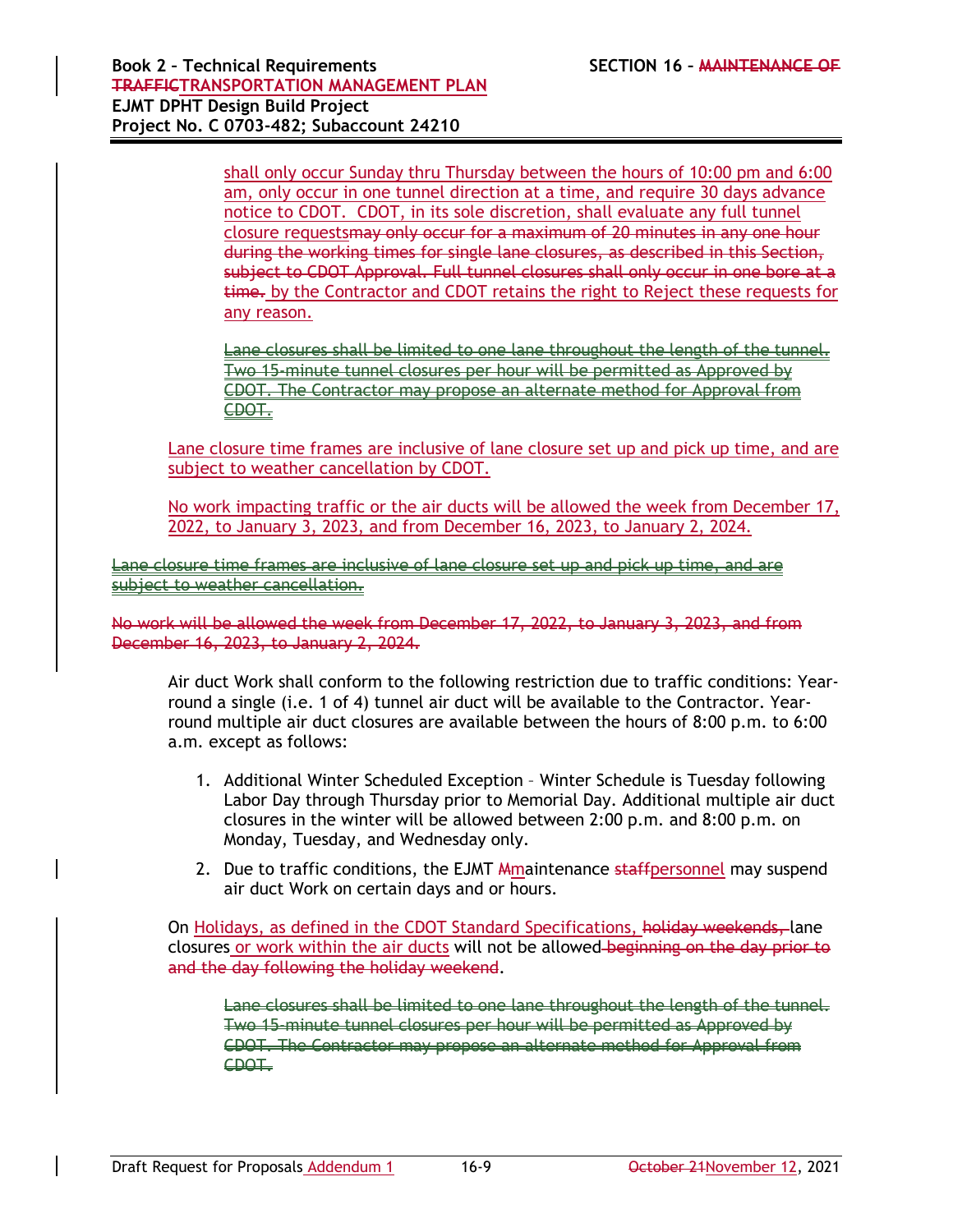CDOT reserves the right to direct the Contractor to leave the tunnel at any time due to emergencies or unforeseen circumstance, as they may occur. CDOT shall have the full authority to make this determination and direct the Contractor accordingly. To comply with tunnel emergency procedures, cell phones will be on-Site with the air duct work crew(s) supervisor, as well as a two-way tunnel frequency radio at all times.

Prior to opening a lane to traffic, the Contractor shall ensure equipment, devices, and anchorages are secure and meet tunnel clearance requirements.

### **16.2.2 Method of Handling Traffic**

The EJMT Maintenance staff shall prepare MHTs in accordance with the MUTCD.

### **16.2.316.3.4 Design Speed and Posted Speed**

Minimum design and posted speeds for Work zones shall conform to Table 16-2Table 16-2.

Design speeds shall in all cases be equal to or greater than the posted speed. The Contractor shall provide existing design and posted speed whenever it can be reasonable maintained. In the event speed reductions are required, the Contractor shall submit Form 568 to CDOT for allowable speed reductions as shown in Table 16-2.

#### **Table 16-2: Design and Posted Speeds for Work Zones**

| Location                                    | Design Speed<br>(mph) | <b>Posted Speed</b><br>(mph)                |
|---------------------------------------------|-----------------------|---------------------------------------------|
| 1-70 Mainline (Match Existing posted speed) | 55                    | Per EJMT<br>Maintenance<br><b>Standards</b> |

### **16.2.416.3.5 Minimum Lane Requirements**

#### **16.2.4.116.3.5.1 Lane Restrictions**

Before any travel lanes or shoulders are closed, the Contractor shall submit an appropriate MHT or TCP to CDOT for Acceptance. The MHT/TCP shall be developed in accordance with the EJMT Maintenance Standards.

The Contractor shall submit Llane restrictions must be submitted to CDOT by the Contractor by Thursday 10:30 a.m. of the week prior to the Workin advance of the work (for work Sunday through Saturday), unless required by construction emergencies or other reasonably unforeseen events.

#### **16.2.4.216.1.1.1 Working Time Violation Incidents**

If there is a violation of the working time limitations for traffic control as allowed for in this Section, a written notice to stop Work will be imposed on the Contractor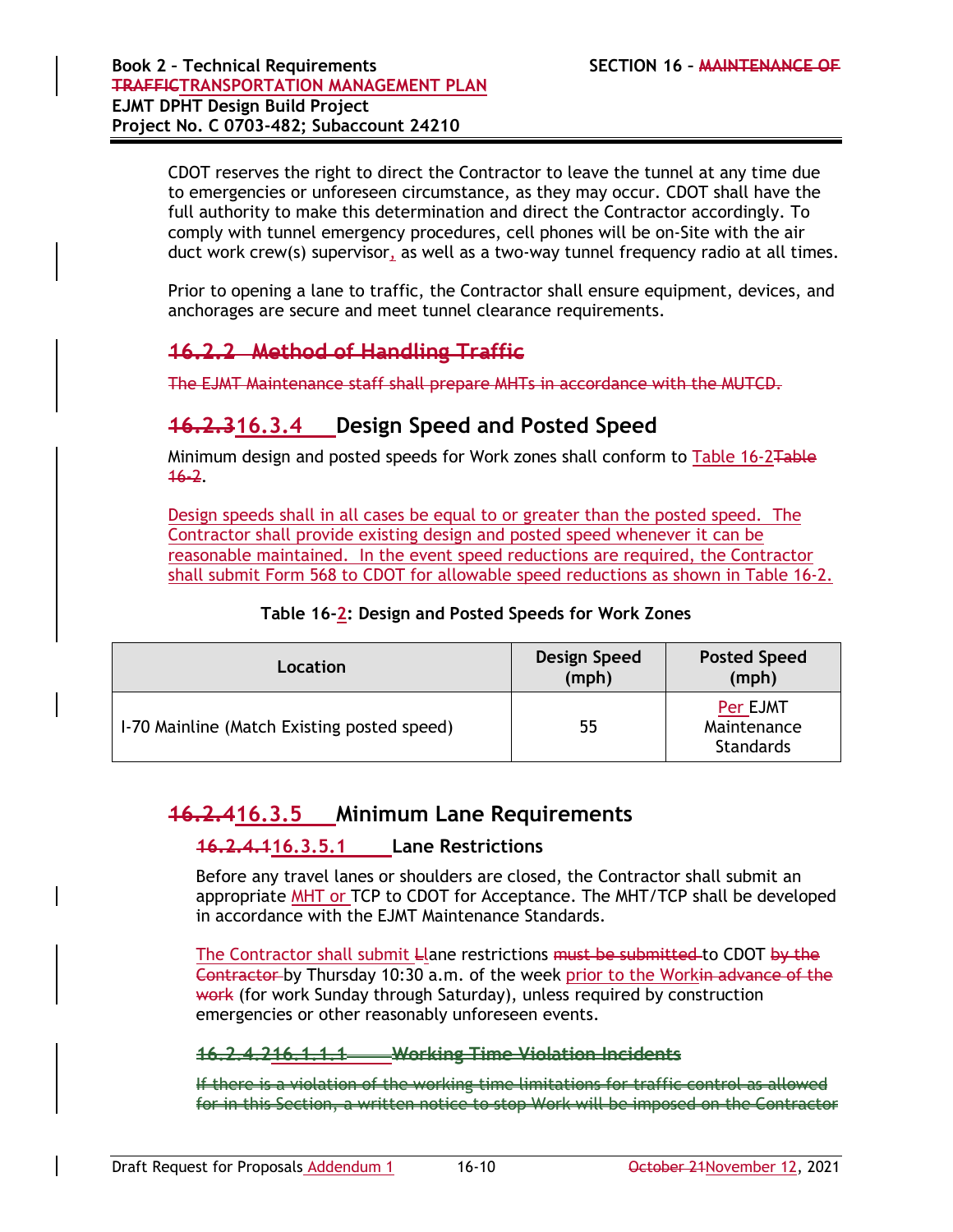at the start of the next Working Day. Work shall not resume until the Contractor assures CDOT, in writing, there will not be a reoccurrence of the working time violation. If more violations take place, CDOT will notify the Contractor in writing there will be a price reduction charge for each Working Time Violation Incident (WTVI). This WTVI price reduction charge shall be reflected on the Contractor's monthly invoice. This price reduction will not be considered a penalty, but will be a price reduction for failure to perform Work in compliance with the Contract.

A WTVI is any violation up to 30 minutes in duration. Each 30 minutes or increment thereof will be considered a WTVI. A price reduction will be assessed for each successive or cumulative 30-minute period in violation of the working time limitations, as determined by CDOT. A 15-minute grace period will be allowed at the beginning of the second WTVI on the Project before the price reduction is applied. This 15-minute grace period applies only to the second WTVI.

WTVIs shall be in accordance with Standard Special Provision, Subsection 105.03.

# **16.2.516.3.6 Detour Routes**

Unless otherwise specified, only State Highways shall be used for detour routes. Local Agency streets shall not be used as detour routes, staging areas, or for parking of contractor personal or work vehicles.

### **16.2.616.3.7 Trail and Pedestrian Impacts**

Existing sidewalks (including emergency access walkways) and pedestrian routes must be maintained at all times. The Contractor shall maintain public access to the Straight Creek Trail adjacent to EJMT at all times.The Contractor shall meet all requirements of ADA as specified in Book 1, Section 2.2.

### **16.3.8 EJMT Loop Roads and Parking Lots**

The Contractor shall maintain full CDOT access to the loop roads and parking lots adjacent to EJMT at all times, unless otherwise Approved by CDOT.

# **16.4 Construction Requirements**

### **16.4.1 Weekly Lane Closure Notification**

The Contractor shall submit, for Acceptance, lane closures to CDOT by Thursday 10:30 a.m. of the week in advance of implementation (for work Sunday through Saturday), unless required by construction emergencies or other reasonably unforeseen events. The Lane Closure Report, as provided in Exhibit 16-B to this Section, shall be used for the weekly submittal. The Lane Closure Report shall be updated and resubmitted to CDOT daily if any changes, other than unforeseen cancellations, are made to the original submittal. In the event that a cancellation of a previously submitted lane closure becomes necessary, due to an unforeseen circumstance, such as weather or equipment breakdown, the Contractor shall notify CDOT of the specific lane closure that is no longer needed as soon as possible and at a minimum within 24 hours of the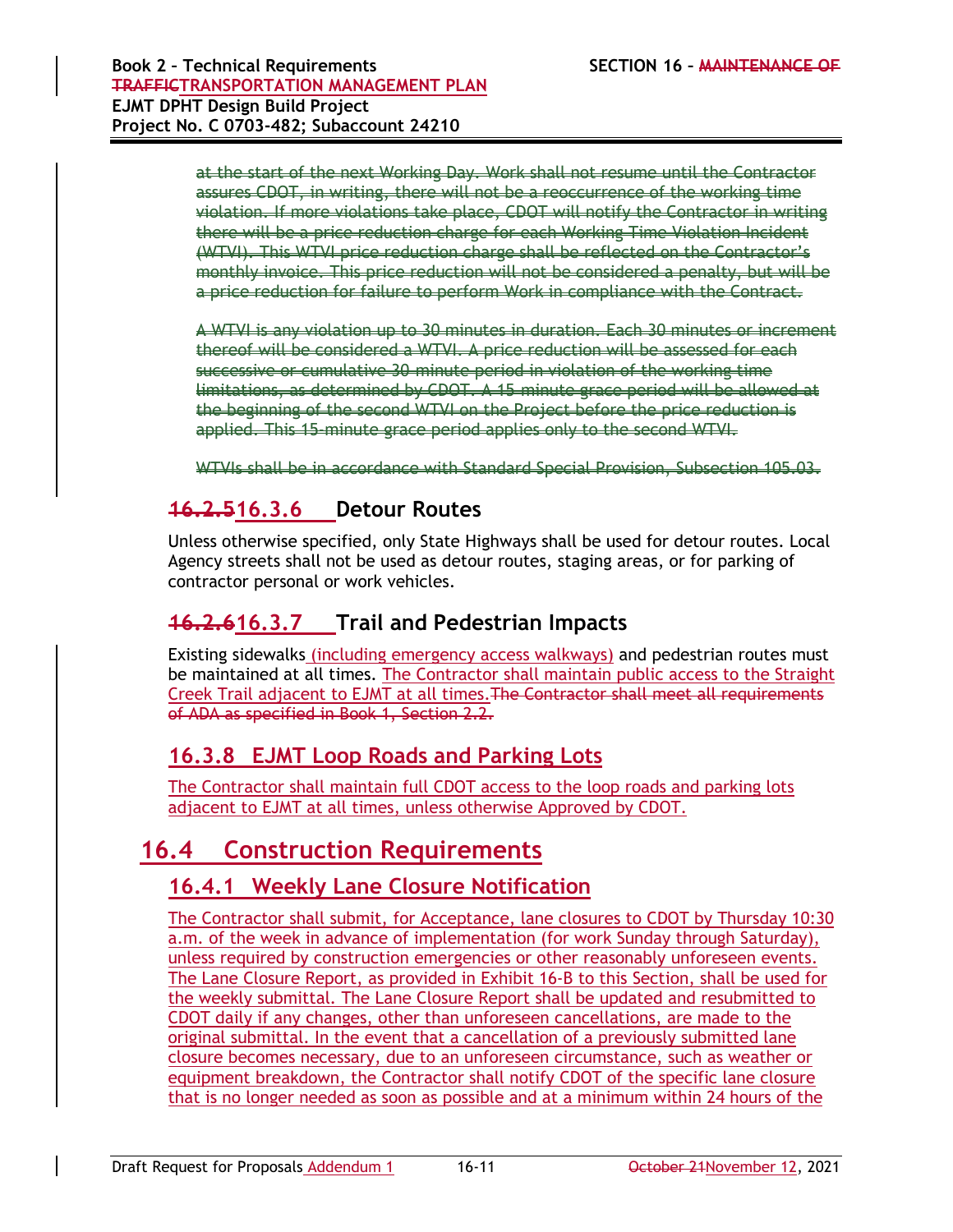scheduled start of the specific lane closure. For unforeseen closure cancellations, the Contractor shall still make reasonable efforts to update the closure information for all applicable Public Information submittals prior to the cancellation of the scheduled start of the specific lane closure.

## **16.4.2 Temporary Traffic Control Devices**

The Contractor shall install, maintain, and remove all temporary traffic control devices.

### **16.4.2.1 Construction Signing**

Construction signing within the Project limits and all detours shall comply with CDOT Standard Specifications, the MUTCD, and all other applicable standards. The Contractor shall maintain existing guide signs, warning signs, and regulatory signs during construction. Construction signing and construction signing maintenance shall be the responsibility of the Contractor. All signs in place for more than 3 Days shall be post-mounted.

## **16.4.3 Maintenance of Temporary Traffic Control Devices**

The Contractor shall be responsible for the maintenance of all temporary traffic control devices within the Project limits. All traffic control devices shall meet MUTCD requirements, including retroreflectivity standards, and shall meet the acceptable standard as defined by the ATSSA Quality Guidelines for Work Zone Traffic Control Devices. All devices shall be cleaned a minimum of every 2 weeks. If any traffic device's reflectivity is not in accordance with the most recent MUTCD, the Contractor shall replace the traffic control device within one (1) day of notification from CDOT.

### **16.4.4 Queue Delays During Construction**

The Contractor shall monitor queue lengths and durations on all Roads within the Project limits whenever a lane closure is in effect. If the queue times exceed 20 minutes, the Contractor shall notify CDOT and adjust the detours, lane closures, and traffic control devices, including advanced warning signage, to minimize delay. If queue lengths extend beyond the location of the advance warning signs, the Contractor shall adjust the detours, lane closures, traffic control devices, including advanced warning signage; and shall provide advance warning to motorists of stopped traffic.

## **16.4.5 Working Time Violation Incidents**

If there is a violation of the working time limitations for traffic control as allowed for in this Section, a written notice to stop Work will be imposed on the Contractor at the start of the next Working Day. Work shall not resume until the Contractor assures CDOT, in writing, there will not be a reoccurrence of the working time violation. If more violations take place, CDOT will notify the Contractor in writing there will be a price reduction charge for each Working Time Violation Incident (WTVI). This WTVI price reduction charge shall be reflected on the Contractor's monthly invoice. This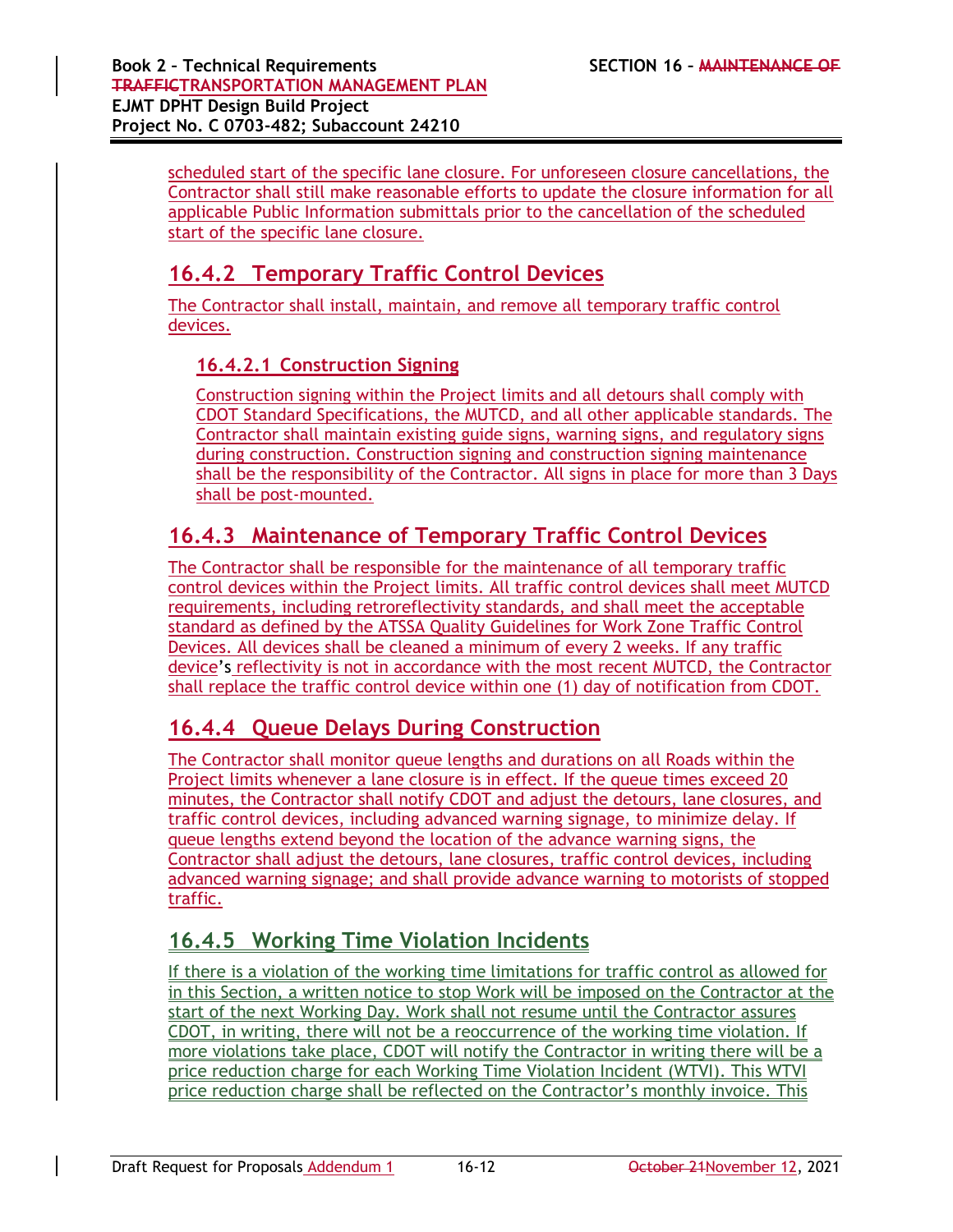price reduction will not be considered a penalty, but will be a price reduction for failure to perform Work in compliance with the Contract.

A WTVI is any violation up to 30 minutes in duration. Each 30 minutes or increment thereof will be considered a WTVI. A price reduction will be assessed for each successive or cumulative 30-minute period in violation of the working time limitations, as determined by CDOT. A 15-minute grace period will be allowed at the beginning of the second WTVI on the Project before the price reduction is applied. This 15-minute grace period applies only to the second WTVI.

WTVIs shall be in accordance with Standard Special Provision, Subsection 105.03.

## **16.4.6 Uniformed Traffic Control**

If the Contractor chooses to utilize uniformed traffic control for the project, the Contractor shall contract with either the Colorado State Patrol or a uniformed police agency, for uniformed traffic control services and vehicles needed or desired in the execution of the Work. The Contractor shall provide a copy of the Contract with either the Colorado State Patrol or a uniformed police agency to CDOT for Review.

The officer shall have completed "The Safe and Effective Use of Law Enforcement Personnel in Work Zones" Training Course. The Contractor shall provide copies of documentation to CDOT certifying the officer's successful completion of this course.

If a uniformed police agency is used, the traffic control vehicles shall be white sedans furnished with Class 1 SAE certified light bar and control panel for exclusive use by uniformed police agency officers while performing Uniformed Traffic Control. The light bar shall have the following configuration:

- A. A minimum of 44 inches in length, and shall be either permanently or temporarily attached to the top of the vehicle.
- B. A flash red on the driver side and blue on the passenger side.
- C. Equipped with an amber-colored directional device in the rear of the bar.
- D. Have alley and takedown lights.
- E. The control panel shall be capable of controlling the front of the bar and the rear of the bar separately.
- F. The traffic advisor shall be controlled separately.

The light bars shall be mounted on traffic control vehicles, and shall be maintained in good operating condition at all times. The Contractor shall obtain a permit from the police or sheriff department, as appropriate, for the use of the light bars. The Contractor shall keep the light bars covered at all times when the traffic control vehicle is being used by someone other than the authorized uniform police agency officer.